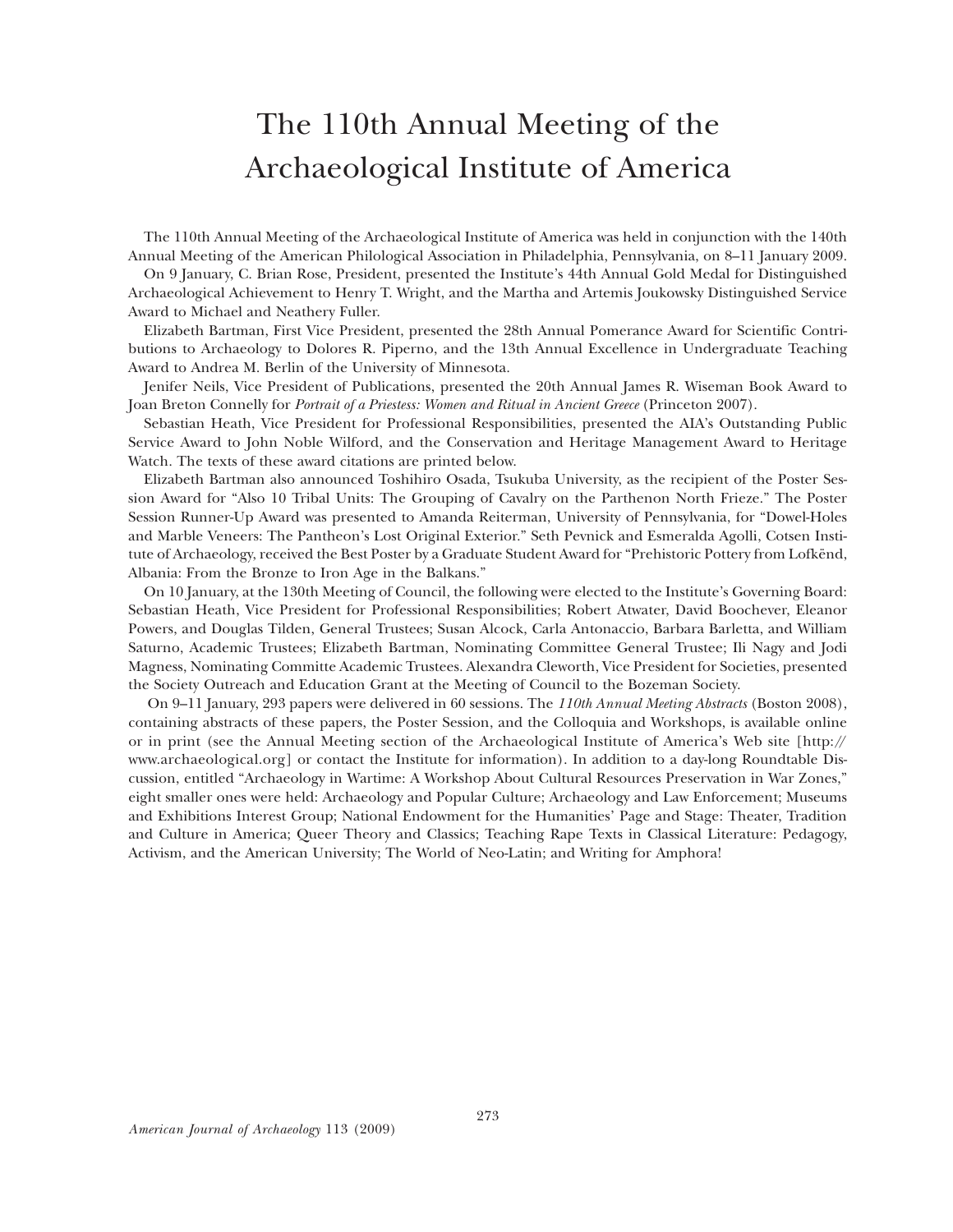## ARCHAEOLOGICAL INSTITUTE OF AMERICA GOLD MEDAL FOR DISTINGUISHED ARCHAEOLOGICAL ACHIEVEMENT

## HENRY T. WRIGHT

In his long and productive career, Henry Tutwiler Wright has epitomized the qualities that are recognized by the Archaeological Institute of America's Gold Medal for Distinguished Archaeological Achievement: significant contributions to archaeology through fieldwork, publications, and teaching. His contributions to the field in all three of these areas are manifold.

Wright is both a consummate field archaeologist and an outstanding theoretician. His highly influential publications on the origins and functioning of ancient state-based societies are grounded in his fieldwork in China, Egypt, Iran, Iraq, Madagascar, Syria, and Turkey. A senior scholar who still draws his own finds in the field, Wright has trained and mentored hundreds of archaeologists while writing at a formidable pace.

His work on state emergence began in 1965, when, as a doctoral student at the University of Chicago, he directed an archaeological survey around the early Mesopotamian city of Ur and conducted excavations at an Early Dynastic village site in southern Iraq. From 1968 through 1978, he extended his Mesopotamian research into Iran, where he carried out excavations and surveys. His subsequent fieldwork in Madagascar investigated a case of much later state emergence. In addition, he codirected a field project for six years in the Eastern Desert of Egypt, exploring Graeco-Roman trade routes; worked for some seasons in Turkey; regularly participates in the British mission to Tell Brak in eastern Syria; and, for the last 10 years, has collaborated on projects in China, recently beginning a new project in southwest China with one of his newly graduated Ph.D. students.

Wright exhibits a global breadth and depth in his theoretical writings and publications. His more than 120 publications run the gamut, from the detailed archaeological reports and monographs that comprise the core "data" of our discipline to major theoretical discussions of theories of state emergence—a topic to which he brings encyclopedic knowledge and intellectual rigor. The extraordinary range of his work is illustrated by the titles of his publications, from the earliest ("An Archaeological Survey of the Upper Potomac Valley," in *The West Virginia Archeologist* [Morgantown, W.Va. 1959]) to the latest ("The Polycentricity of Archaic Civilizations," in V.L. Scarborougy, ed., *A Catalyst for Ideas* [Santa Fe 2006] 149–68; *Early State Formation in Central Madagascar: An Archaeological Survey of Western Avaradrano* [Ann Arbor 2007]).

Wright is also the consummate teacher, not only in the field but also in the classroom and laboratory. He has had some 35 doctoral students and has served on more than 50 additional doctoral committees.

Among his many honors, Wright was awarded a MacArthur Foundation Award in 1993 and was elected to the National Academy of Sciences in 1994. His outstanding contributions to archaeological fieldwork, publication, and teaching make Henry T. Wright an incomparable recipient for the Archaeological Institute of America's 2009 Gold Medal for Distinguished Archaeological Achievement.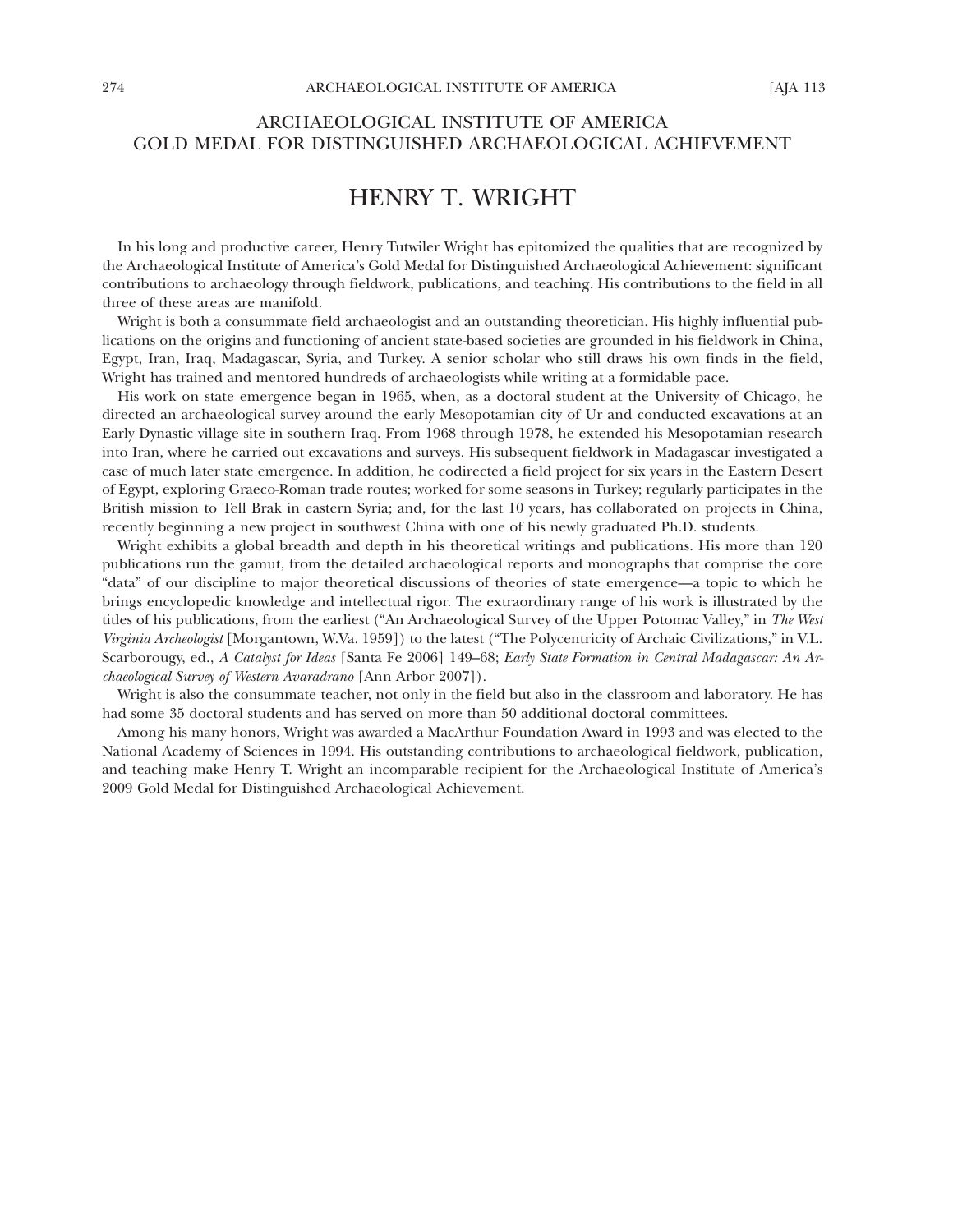## ARCHAEOLOGICAL INSTITUTE OF AMERICA MARTHA AND ARTEMIS JOUKOWSKY DISTINGUISHED SERVICE AWARD

# MICHAEL AND NEATHERY FULLER

The Archaeological Institute of America is pleased to bestow upon Michael and Neathery Fuller the 2009 Martha and Artemis Joukowsky Distinguished Service Award. In 1981, their mentor, Patty Jo Watson, gave them a membership in the AIA as a wedding present. As enthusiastic graduate student volunteers to the St. Louis Society, the Fullers' first assignment was bartending during AIA dinners. Quickly their responsibilities increased, as first Michael then Neathery served as vice president and later president of the St. Louis Society.

The Fullers' greatest interest is education. Among their many contributions is a summer field school for middle school students that laid the foundation for the successful 10-year St. Louis Society Junior Archaeology Program for public school students. A special video component called "Archaeological Pictionary" enabled students to see and hear brief descriptions of artifacts and methodologies from diverse ancient civilizations.

The Fullers have been active participants in the AIA Annual Meeting Archaeology Fair. One or both of them regularly serves on the AIA education committee. Michael is on the AIA National Lecture circuit and lectures annually for the St. Louis Society. In the 1990s, Neathery served on the national AIA Governing Board as a Society Trustee. For their consistent dedication, the Fullers are the deserving recipients of the Martha and Artemis Joukowsky Distinguished Service Award.

## ARCHAEOLOGICAL INSTITUTE OF AMERICA POMERANCE AWARD FOR SCIENTIFIC CONTRIBUTIONS TO ARCHAEOLOGY

## DOLORES R. PIPERNO

In recognition of her distinguished record of archaeological science, the Archaeological Institute of America is pleased to present the 2009 Pomerance Award for Scientific Contributions to Archaeology to Dolores R. Piperno. Piperno is a scientist specializing in tropical archaeobotany at the Smithsonian National Museum of Natural History and the Smithsonian Tropical Research Institute in Panama. She is best known for her pioneering research on the analysis of phytoliths—the microscopic silica bodies that occur in many plant species—particularly in relation to the origins of agriculture in lowland Central America. She has also carried out groundbreaking research on the application of phytoliths, pollen, starch grains, and charcoal in reconstructing the agricultural and environmental history of tropical areas, elucidating topics such as the beginnings of maize domestication, the transition to agriculture in southwest Asia, human behavioral ecology, paleoecology, and the effects of human activity on biodiversity.

Piperno's interest in archaeobotany began when, as a graduate student, work for her M.A. first took her to Panama. Phytolith studies were then in their infancy, and a clear understanding of which plants produced phytoliths, let alone their morphology and criteria for identification, had not yet been developed. It is due to her research—not only in Panama but also in the Amazon River basin in Ecuador and the Central Balsas Basin in Mexico—that we have such analytical tools today. Her later work has tackled broader questions regarding climate change, agriculture, and the impact of humans on the environment. Her seminal 1988 book, *Phytolith Analysis: An Archaeological and Geological Perspective* (San Diego), was the first work to outline the application of phytolith analysis to archaeological and environmental studies.

Because of her pioneering work and interdisciplinary approach, we are proud to award to Dolores Piperno the Archaeological Institute of America's 2009 Pomerance Award for Scientific Contributions to Archaeology.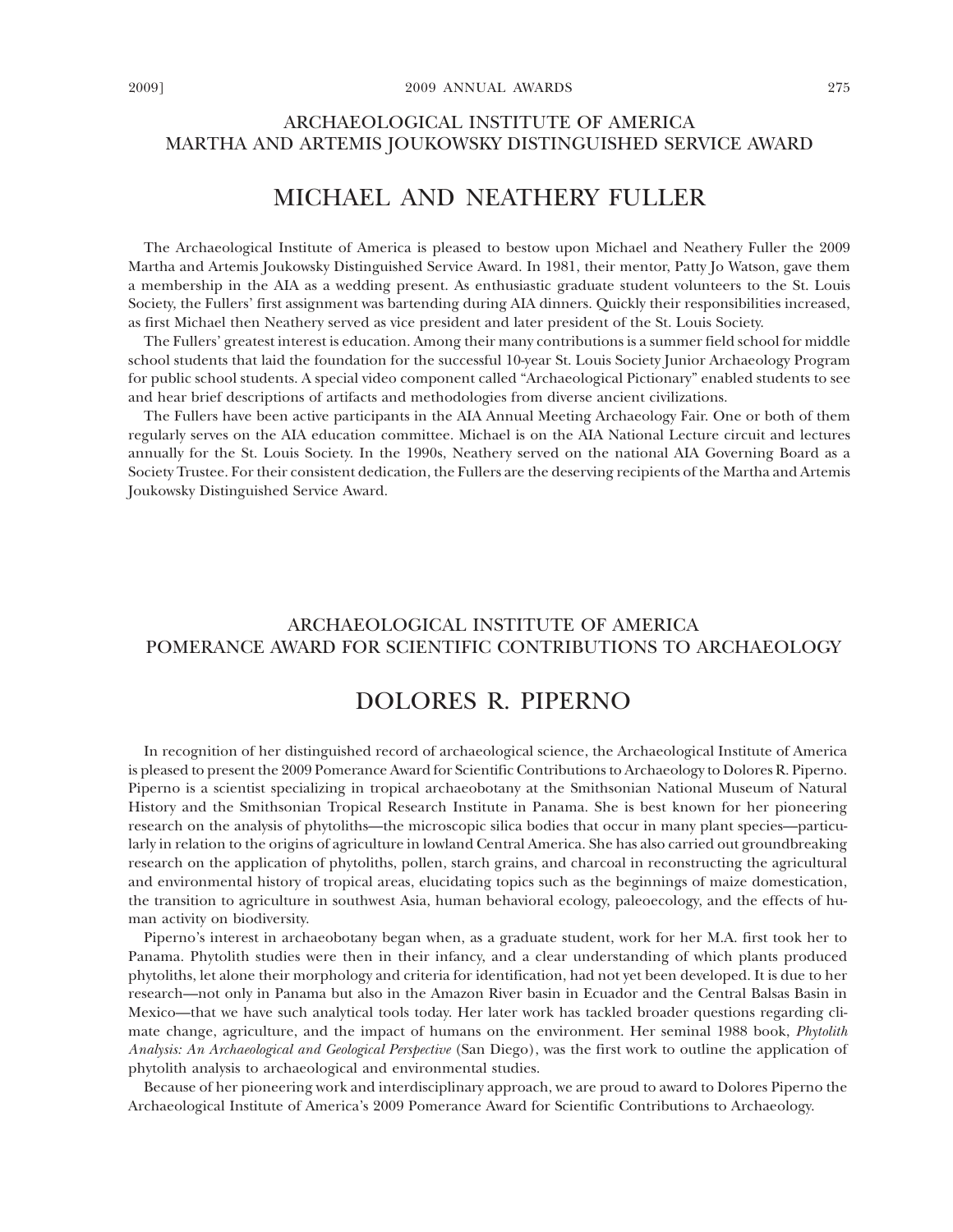#### ARCHAEOLOGICAL INSTITUTE OF AMERICA EXCELLENCE IN UNDERGRADUATE TEACHING AWARD

## ANDREA M. BERLIN

The Archaeological Institute of America is delighted to recognize Andrea M. Berlin as the recipient of the 2009 Excellence in Undergraduate Teaching Award. Berlin is currently the Morse-Alumni Distinguished Teaching Professor of Archaeology in the Department of Classical and Near Eastern Studies at the University of Minnesota, where she has taught since 1997. She teaches a variety of undergraduate archaeology courses on Greek, Roman, and Near Eastern topics, especially the archaeology of Israel. Her department chair praises the energy she has brought to the department's undergraduate curriculum, notably her creation of a major in archaeology. Her colleagues applaud her effectiveness in the classroom, observing that she is regularly rated as the best teacher in the department.

Students and colleagues emphasize that Berlin actively translates her wide experience and research at sites in Israel, Egypt, Turkey, and Greece into her classes. Recommendation letters from students stress that she does not simply lecture: her carefully constructed classroom exercises make learning archaeology an active and mutual enterprise. They attest to her ability to engage students in archaeological interpretation by beginning with relatively simple problems and gradually leading them into increasingly sophisticated analyses. Her students warmly praise her kindness, approachability, patience, and willingness to put in long hours working with them and advisees. Nearly all use the same word to summarize their personal experiences with her: "inspiring."

In recognition of her dedication to her students and for her outstanding performance as an undergraduate teacher, the Archaeological Institute of America is pleased to name Andrea M. Berlin the 2009 recipient of the Excellence in Undergraduate Teaching Award.

## ARCHAEOLOGICAL INSTITUTE OF AMERICA JAMES R. WISEMAN BOOK AWARD

# JOAN BRETON CONNELLY

The Archaeological Institute of America is pleased to present the 2009 James R. Wiseman Book Award to Joan Breton Connelly for *Portrait of a Priestess: Women and Ritual in Ancient Greece* (Princeton 2007).

In this book, Connelly presents a reasoned and comprehensive review of the evidence for Greek priestesses and the public roles they played. Refuting the notion that Athenian women were always of second-class status, she offers an important counterweight: Athenian women were not invisible; rather, they occupied positions of great authority within the religious cults of the time. The subject is intelligently presented, wonderfully illustrated, and written with great style. While the book has already sparked some controversy among reviewers, it is the right kind of controversy, the kind that marks an exciting approach to a topic too long ignored.

Of particular excellence in the book is the blending of evidence from ancient texts and archaeology. While the nature of the evidence leaves room for interpretation, Connelly's use of so wide a range of information makes it a uniquely valuable contribution to the field. The thesis is well argued, reexamines some of the basic arguments in the study of women's roles in ancient Greece as well as in the organization of Greek cult, and will unquestionably be cited for years as a model for the use of archaeological evidence in such areas as social history, women's studies, and the history of ancient religion. For all of these reasons, *Portrait of a Priestess* is a most worthy recipient of the 2009 James R. Wiseman Book Award.